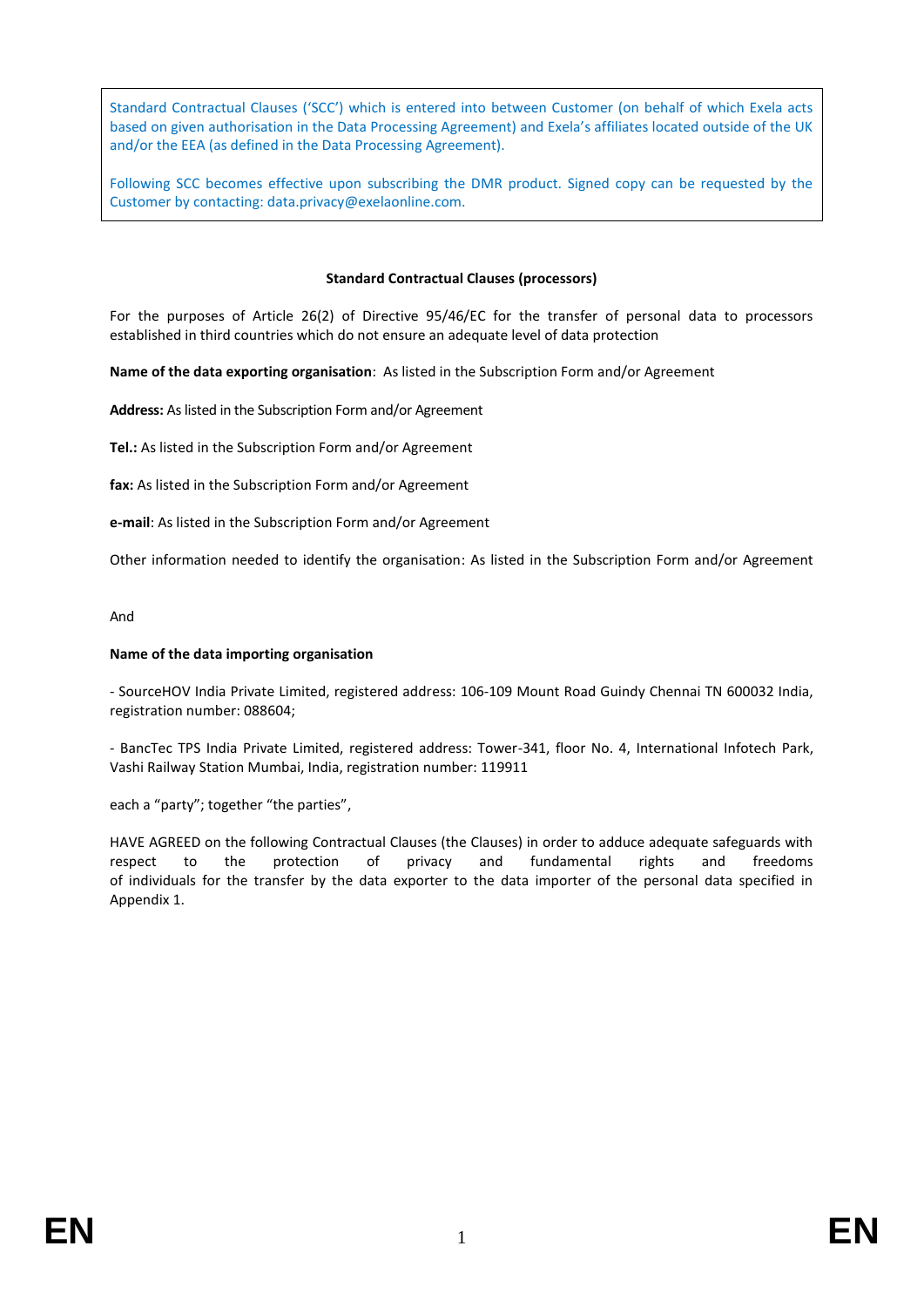# **Clause 1**

## **Definitions**

For the purposes of the Clauses:

(a) *'personal data', 'special categories of data', 'process/processing', 'controller', 'processor', 'data subject'* and *'supervisory authority'* shall have the same meaning as in Directive 95/46/EC of the European Parliament and of the Council of 24 October 1995 on the protection of individuals with regard to the processing of personal data and on the free movement of such data<sup>1</sup>;

(b) '*the data exporter'* means the controller who transfers the personal data;

(c) *'the data importer'* means the processor who agrees to receive from the data exporter personal data intended for processing on his behalf after the transfer in accordance with his instructions and the terms of the Clauses and who is not subject to a third country's system ensuring adequate protection within the meaning of Article 25(1) of Directive 95/46/EC;

(d) *'the subprocessor'* means any processor engaged by the data importer or by any other subprocessor of the data importer who agrees to receive from the data importer or from any other subprocessor of the data importer personal data exclusively intended for processing activities to be carried out on behalf of the data exporter after the transfer in accordance with his instructions, the terms of the Clauses and the terms of the written subcontract;

(e) '*the applicable data protection law'* means the legislation protecting the fundamental rights and freedoms of individuals and, in particular, their right to privacy with respect to the processing of personal data applicable to a data controller in the Member State in which the data exporter is established;

(f) *'technical and organisational security measures'* means those measures aimed at protecting personal data against accidental or unlawful destruction or accidental loss, alteration, unauthorised disclosure or access, in particular where the processing involves the transmission of data over a network, and against all other unlawful forms of processing.

# **Clause 2**

# **Details of the transfer**

The details of the transfer and in particular the special categories of personal data where applicable are specified in Appendix 1 which forms an integral part of the Clauses.

# **Clause 3**

# **Third-party beneficiary clause**

1. The data subject can enforce against the data exporter this Clause, Clause 4(b) to (i), Clause 5(a) to (e), and (g) to (j), Clause 6(1) and (2), Clause 7, Clause 8(2), and Clauses 9 to 12 as third-party beneficiary.

2. The data subject can enforce against the data importer this Clause, Clause 5(a) to (e) and (g), Clause 6, Clause 7, Clause 8(2), and Clauses 9 to 12, in cases where the data exporter has factually disappeared or has ceased to exist in law unless any successor entity has assumed the entire legal obligations of the data exporter by contract or by operation of law, as a result of which it takes on the rights and obligations of the data exporter, in which case the data subject can enforce them against such entity.

<sup>1</sup> 

 $1$  Parties may reproduce definitions and meanings contained in Directive 95/46/EC within this Clause if they considered it better for the contract to stand alone.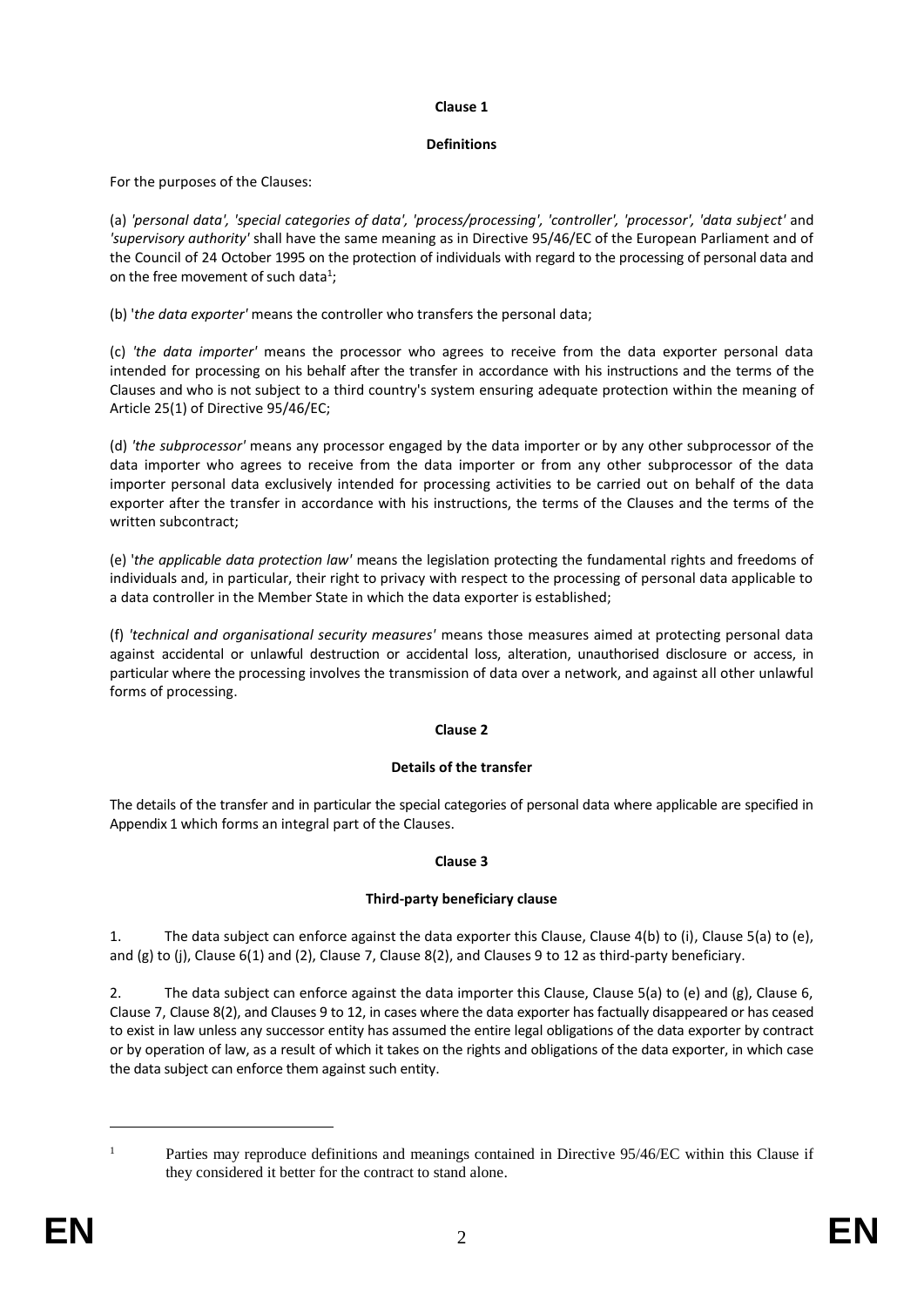3. The data subject can enforce against the subprocessor this Clause, Clause 5(a) to (e) and (g), Clause 6, Clause 7, Clause 8(2), and Clauses 9 to 12, in cases where both the data exporter and the data importer have factually disappeared or ceased to exist in law or have become insolvent, unless any successor entity has assumed the entire legal obligations of the data exporter by contract or by operation of law as a result of which it takes on the rights and obligations of the data exporter, in which case the data subject can enforce them against such entity. Such third-party liability of the subprocessor shall be limited to its own processing operations under the Clauses.

4. The parties do not object to a data subject being represented by an association or other body if the data subject so expressly wishes and if permitted by national law.

### **Clause 4**

#### **Obligations of the data exporter**

The data exporter agrees and warrants:

(a) that the processing, including the transfer itself, of the personal data has been and will continue to be carried out in accordance with the relevant provisions of the applicable data protection law (and, where applicable, has been notified to the relevant authorities of the Member State where the data exporter is established) and does not violate the relevant provisions of that State;

(b) that it has instructed and throughout the duration of the personal data processing services will instruct the data importer to process the personal data transferred only on the data exporter's behalf and in accordance with the applicable data protection law and the Clauses;

(c) that the data importer will provide sufficient guarantees in respect of the technical and organisational security measures specified in Appendix 2 to this contract;

(d) that after assessment of the requirements of the applicable data protection law, the security measures are appropriate to protect personal data against accidental or unlawful destruction or accidental loss, alteration, unauthorised disclosure or access, in particular where the processing involves the transmission of data over a network, and against all other unlawful forms of processing, and that these measures ensure a level of security appropriate to the risks presented by the processing and the nature of the data to be protected having regard to the state of the art and the cost of their implementation;

(e) that it will ensure compliance with the security measures;

(f) that, if the transfer involves special categories of data, the data subject has been informed or will be informed before, or as soon as possible after, the transfer that its data could be transmitted to a third country not providing adequate protection within the meaning of Directive 95/46/EC;

(g) to forward any notification received from the data importer or any subprocessor pursuant to Clause 5(b) and Clause 8(3) to the data protection supervisory authority if the data exporter decides to continue the transfer or to lift the suspension;

(h) to make available to the data subjects upon request a copy of the Clauses, with the exception of Appendix 2, and a summary description of the security measures, as well as a copy of any contract for subprocessing services which has to be made in accordance with the Clauses, unless the Clauses or the contract contain commercial information, in which case it may remove such commercial information;

(i) that, in the event of subprocessing, the processing activity is carried out in accordance with Clause 11 by a subprocessor providing at least the same level of protection for the personal data and the rights of data subject as the data importer under the Clauses; and

(j) that it will ensure compliance with Clause 4(a) to (i).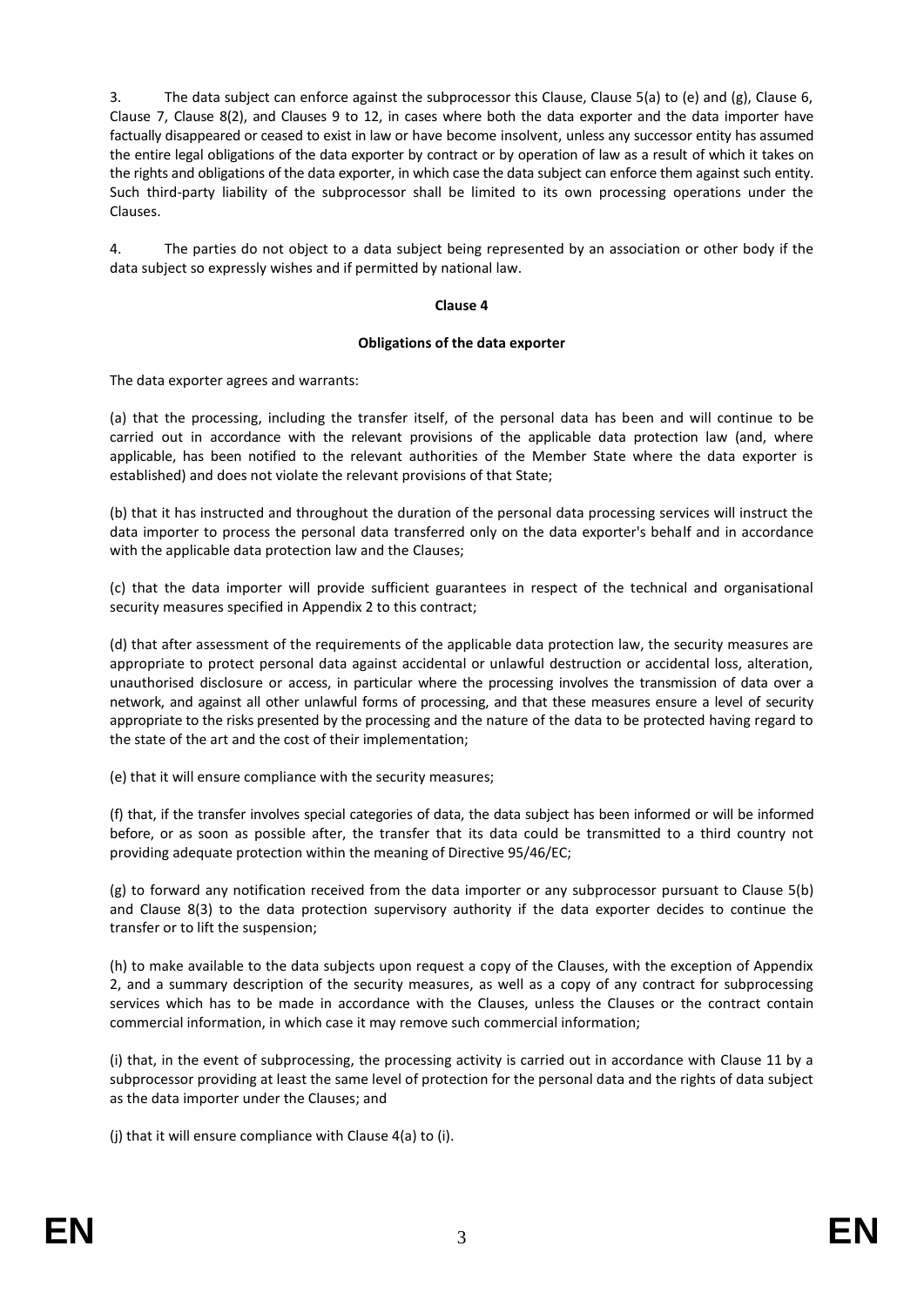## **Clause 5**

# **Obligations of the data importer<sup>2</sup>**

The data importer agrees and warrants:

(a) to process the personal data only on behalf of the data exporter and in compliance with its instructions and the Clauses; if it cannot provide such compliance for whatever reasons, it agrees to inform promptly the data exporter of its inability to comply, in which case the data exporter is entitled to suspend the transfer of data and/or terminate the contract;

(b) that it has no reason to believe that the legislation applicable to it prevents it from fulfilling the instructions received from the data exporter and its obligations under the contract and that in the event of a change in this legislation which is likely to have a substantial adverse effect on the warranties and obligations provided by the Clauses, it will promptly notify the change to the data exporter as soon as it is aware, in which case the data exporter is entitled to suspend the transfer of data and/or terminate the contract;

(c) that it has implemented the technical and organisational security measures specified in Appendix 2 before processing the personal data transferred;

(d) that it will promptly notify the data exporter about:

(i) any legally binding request for disclosure of the personal data by a law enforcement authority unless otherwise prohibited, such as a prohibition under criminal law to preserve the confidentiality of a law enforcement investigation,

(ii) any accidental or unauthorised access, and

(iii) any request received directly from the data subjects without responding to that request, unless it has been otherwise authorised to do so;

(e) to deal promptly and properly with all inquiries from the data exporter relating to its processing of the personal data subject to the transfer and to abide by the advice of the supervisory authority with regard to the processing of the data transferred;

(f) at the request of the data exporter to submit its data processing facilities for audit of the processing activities covered by the Clauses which shall be carried out by the data exporter or an inspection body composed of independent members and in possession of the required professional qualifications bound by a duty of confidentiality, selected by the data exporter, where applicable, in agreement with the supervisory authority;

(g) to make available to the data subject upon request a copy of the Clauses, or any existing contract for subprocessing, unless the Clauses or contract contain commercial information, in which case it may remove such commercial information, with the exception of Appendix 2 which shall be replaced by a summary description of the security measures in those cases where the data subject is unable to obtain a copy from the data exporter;

<u>.</u>

<sup>&</sup>lt;sup>2</sup> Mandatory requirements of the national legislation applicable to the data importer which do not go beyond what is necessary in a democratic society on the basis of one of the interests listed in Article 13(1) of Directive 95/46/EC, that is, if they constitute a necessary measure to safeguard national security, defence, public security, the prevention, investigation, detection and prosecution of criminal offences or of breaches of ethics for the regulated professions, an important economic or financial interest of the State or the protection of the data subject or the rights and freedoms of others, are not in contradiction with the standard contractual clauses. Some examples of such mandatory requirements which do not go beyond what is necessary in a democratic society are, *inter alia,* internationally recognised sanctions, tax-reporting requirements or anti-money-laundering reporting requirements.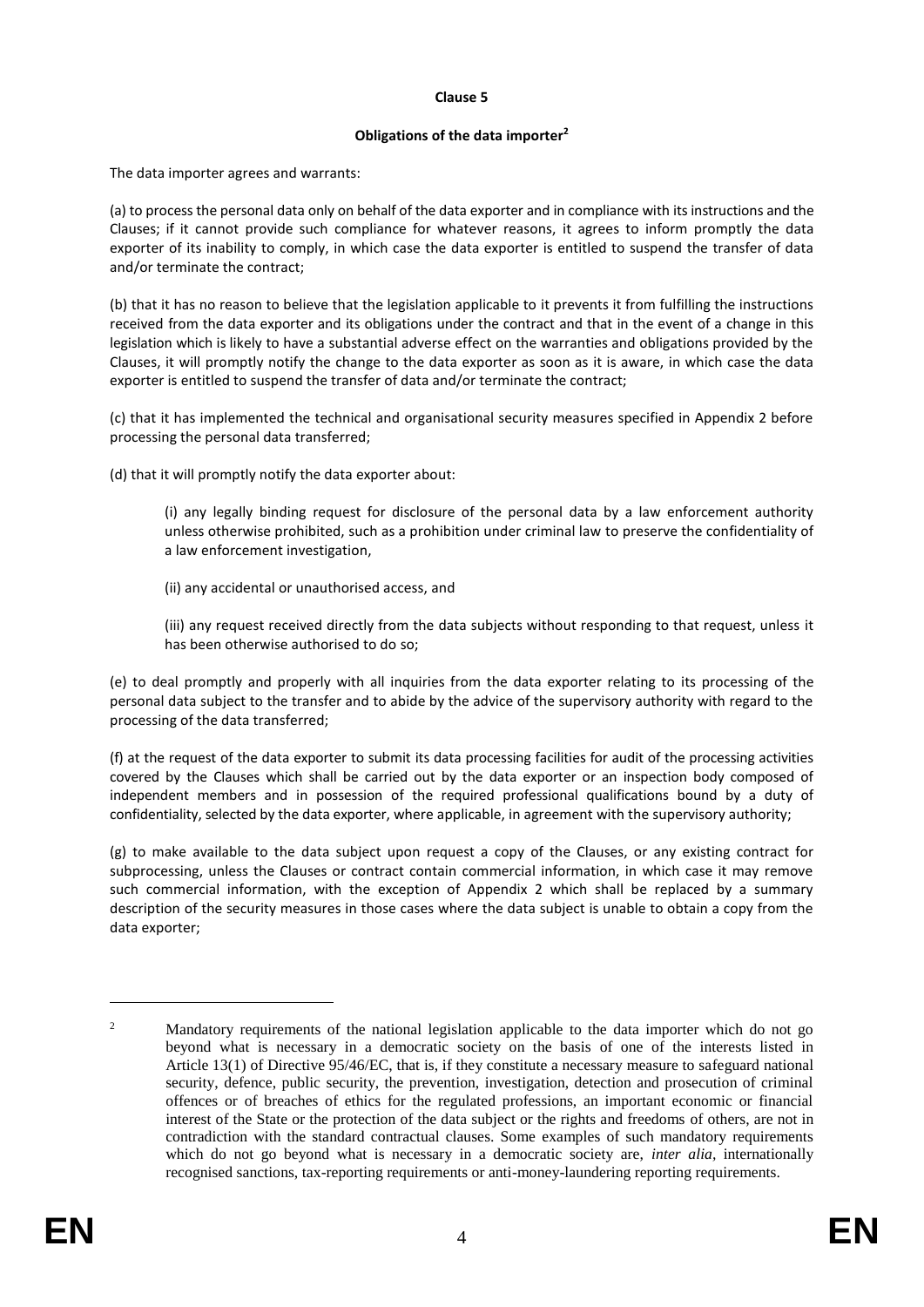(h) that, in the event of subprocessing, it has previously informed the data exporter and obtained its prior written consent;

(i) that the processing services by the subprocessor will be carried out in accordance with Clause 11;

(j) to send promptly a copy of any subprocessor agreement it concludes under the Clauses to the data exporter.

## **Clause 6**

## **Liability**

1. The parties agree that any data subject, who has suffered damage as a result of any breach of the obligations referred to in Clause 3 or in Clause 11 by any party or subprocessor is entitled to receive compensation from the data exporter for the damage suffered.

2. If a data subject is not able to bring a claim for compensation in accordance with paragraph 1 against the data exporter, arising out of a breach by the data importer or his subprocessor of any of their obligations referred to in Clause 3 or in Clause 11, because the data exporter has factually disappeared or ceased to exist in law or has become insolvent, the data importer agrees that the data subject may issue a claim against the data importer as if it were the data exporter, unless any successor entity has assumed the entire legal obligations of the data exporter by contract of by operation of law, in which case the data subject can enforce its rights against such entity.

The data importer may not rely on a breach by a subprocessor of its obligations in order to avoid its own liabilities.

3. If a data subject is not able to bring a claim against the data exporter or the data importer referred to in paragraphs 1 and 2, arising out of a breach by the subprocessor of any of their obligations referred to in Clause 3 or in Clause 11 because both the data exporter and the data importer have factually disappeared or ceased to exist in law or have become insolvent, the subprocessor agrees that the data subject may issue a claim against the data subprocessor with regard to its own processing operations under the Clauses as if it were the data exporter or the data importer, unless any successor entity has assumed the entire legal obligations of the data exporter or data importer by contract or by operation of law, in which case the data subject can enforce its rights against such entity. The liability of the subprocessor shall be limited to its own processing operations under the Clauses.

# **Clause 7**

# **Mediation and jurisdiction**

1. The data importer agrees that if the data subject invokes against it third-party beneficiary rights and/or claims compensation for damages under the Clauses, the data importer will accept the decision of the data subject:

(a) to refer the dispute to mediation, by an independent person or, where applicable, by the supervisory authority;

(b) to refer the dispute to the courts in the Member State in which the data exporter is established.

2. The parties agree that the choice made by the data subject will not prejudice its substantive or procedural rights to seek remedies in accordance with other provisions of national or international law.

# **Clause 8**

# **Cooperation with supervisory authorities**

1. The data exporter agrees to deposit a copy of this contract with the supervisory authority if it so requests or if such deposit is required under the applicable data protection law.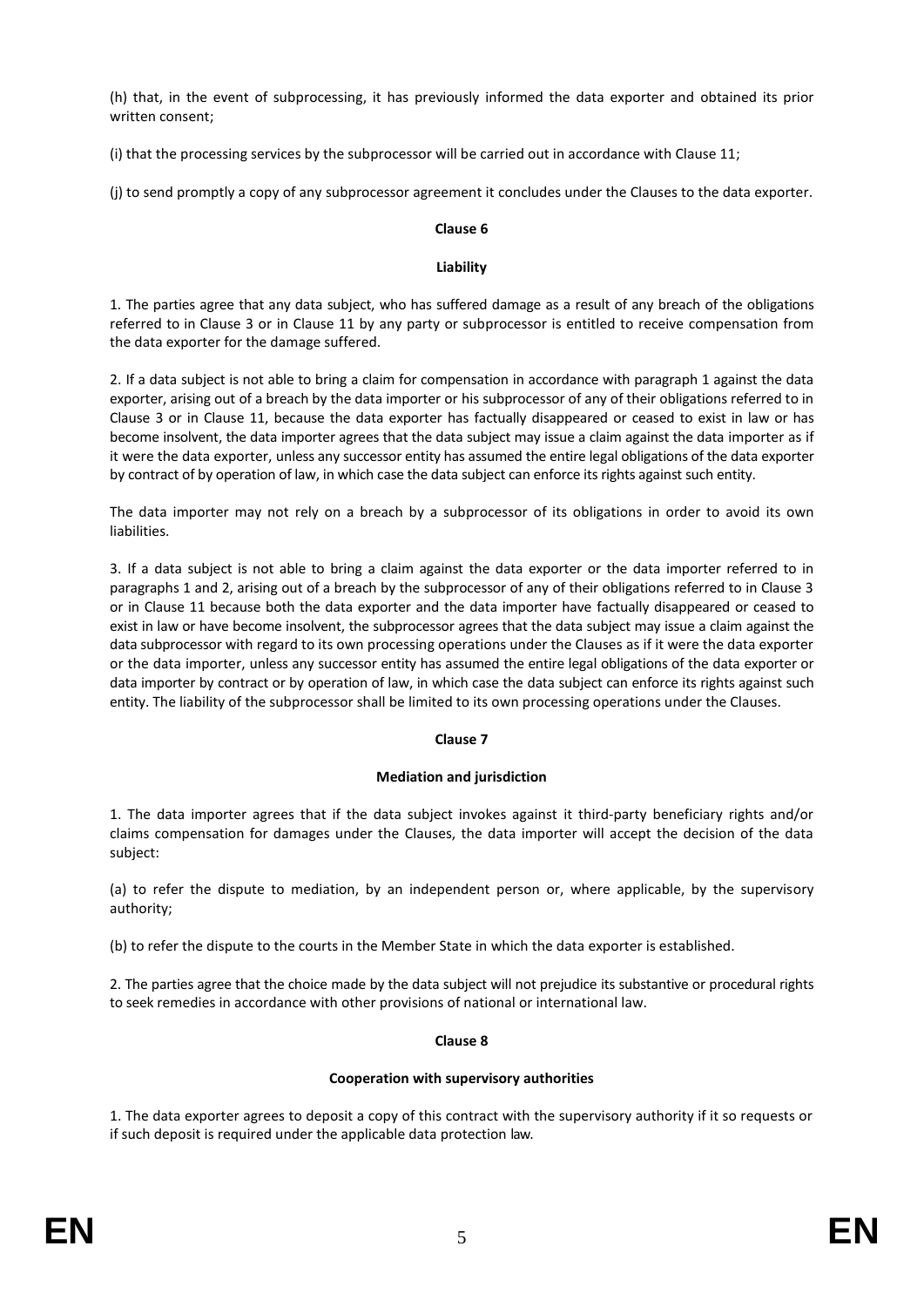2. The parties agree that the supervisory authority has the right to conduct an audit of the data importer, and of any subprocessor, which has the same scope and is subject to the same conditions as would apply to an audit of the data exporter under the applicable data protection law.

3. The data importer shall promptly inform the data exporter about the existence of legislation applicable to it or any subprocessor preventing the conduct of an audit of the data importer, or any subprocessor, pursuant to paragraph 2. In such a case the data exporter shall be entitled to take the measures foreseen in Clause 5 (b).

## **Clause 9**

### **Governing Law**

The Clauses shall be governed by the law of the Member State in which the data exporter is established, namely as stated in the Data Processing Agreement.

## **Clause 10**

## **Variation of the contract**

The parties undertake not to vary or modify the Clauses. This does not preclude the parties from adding clauses on business related issues where required as long as they do not contradict the Clause.

## **Clause 11**

## **Subprocessing**

1. The data importer shall not subcontract any of its processing operations performed on behalf of the data exporter under the Clauses without the prior written consent of the data exporter. Where the data importer subcontracts its obligations under the Clauses, with the consent of the data exporter, it shall do so only by way of a written agreement with the subprocessor which imposes the same obligations on the subprocessor as are imposed on the data importer under the Clauses<sup>3</sup>. Where the subprocessor fails to fulfil its data protection obligations under such written agreement the data importer shall remain fully liable to the data exporter for the performance of the subprocessor's obligations under such agreement.

2. The prior written contract between the data importer and the subprocessor shall also provide for a thirdparty beneficiary clause as laid down in Clause 3 for cases where the data subject is not able to bring the claim for compensation referred to in paragraph 1 of Clause 6 against the data exporter or the data importer because they have factually disappeared or have ceased to exist in law or have become insolvent and no successor entity has assumed the entire legal obligations of the data exporter or data importer by contract or by operation of law. Such third-party liability of the subprocessor shall be limited to its own processing operations under the Clauses.

3. The provisions relating to data protection aspects for subprocessing of the contract referred to in paragraph 1 shall be governed by the law of the Member State in which the data exporter is established, namely as stated in the Data Processing Agreement.

4. The data exporter shall keep a list of subprocessing agreements concluded under the Clauses and notified by the data importer pursuant to Clause 5 (j), which shall be updated at least once a year. The list shall be available to the data exporter's data protection supervisory authority.

1

<sup>&</sup>lt;sup>3</sup> This requirement may be satisfied by the subprocessor co-signing the contract entered into between the data exporter and the data importer under this Decision.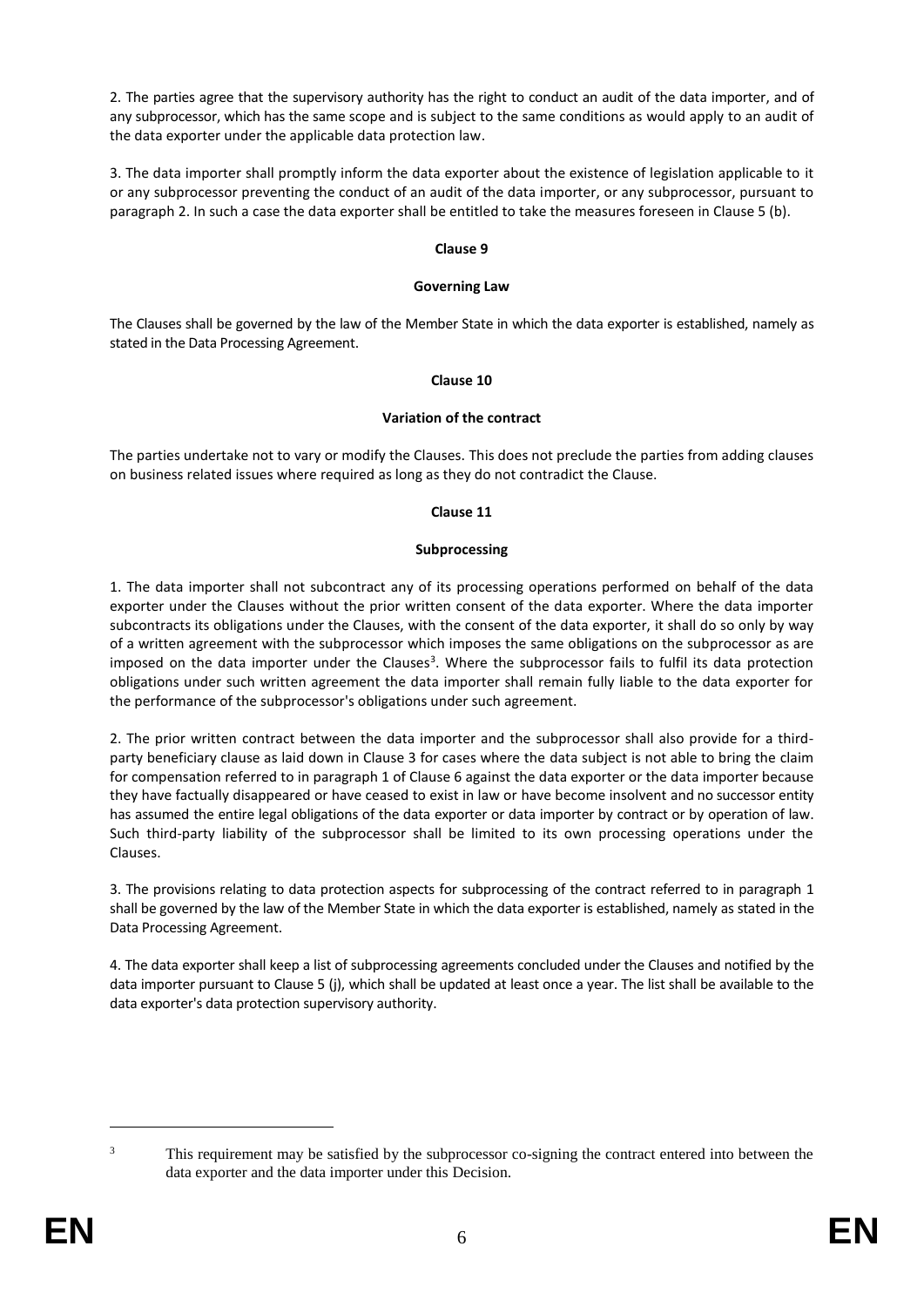## **Clause 12**

# **Obligation after the termination of personal data processing services**

1. The parties agree that on the termination of the provision of data processing services, the data importer and the subprocessor shall, at the choice of the data exporter, return all the personal data transferred and the copies thereof to the data exporter or shall destroy all the personal data and certify to the data exporter that it has done so, unless legislation imposed upon the data importer prevents it from returning or destroying all or part of the personal data transferred. In that case, the data importer warrants that it will guarantee the confidentiality of the personal data transferred and will not actively process the personal data transferred anymore.

2. The data importer and the subprocessor warrant that upon request of the data exporter and/or of the supervisory authority, it will submit its data processing facilities for an audit of the measures referred to in paragraph 1.

| On behalf of the data exporter:                                                  | On behalf of the data importer:                                                  |
|----------------------------------------------------------------------------------|----------------------------------------------------------------------------------|
| Name (written out in full):                                                      | Name (written out in full):                                                      |
| Position:                                                                        | Position:                                                                        |
| Address:                                                                         | Address:                                                                         |
| Other information necessary in order for the<br>contract to be binding (if any): | Other information necessary in order for the contract<br>to be binding (if any): |
|                                                                                  |                                                                                  |
| (stamp of organisation)                                                          | (stamp of organisation)                                                          |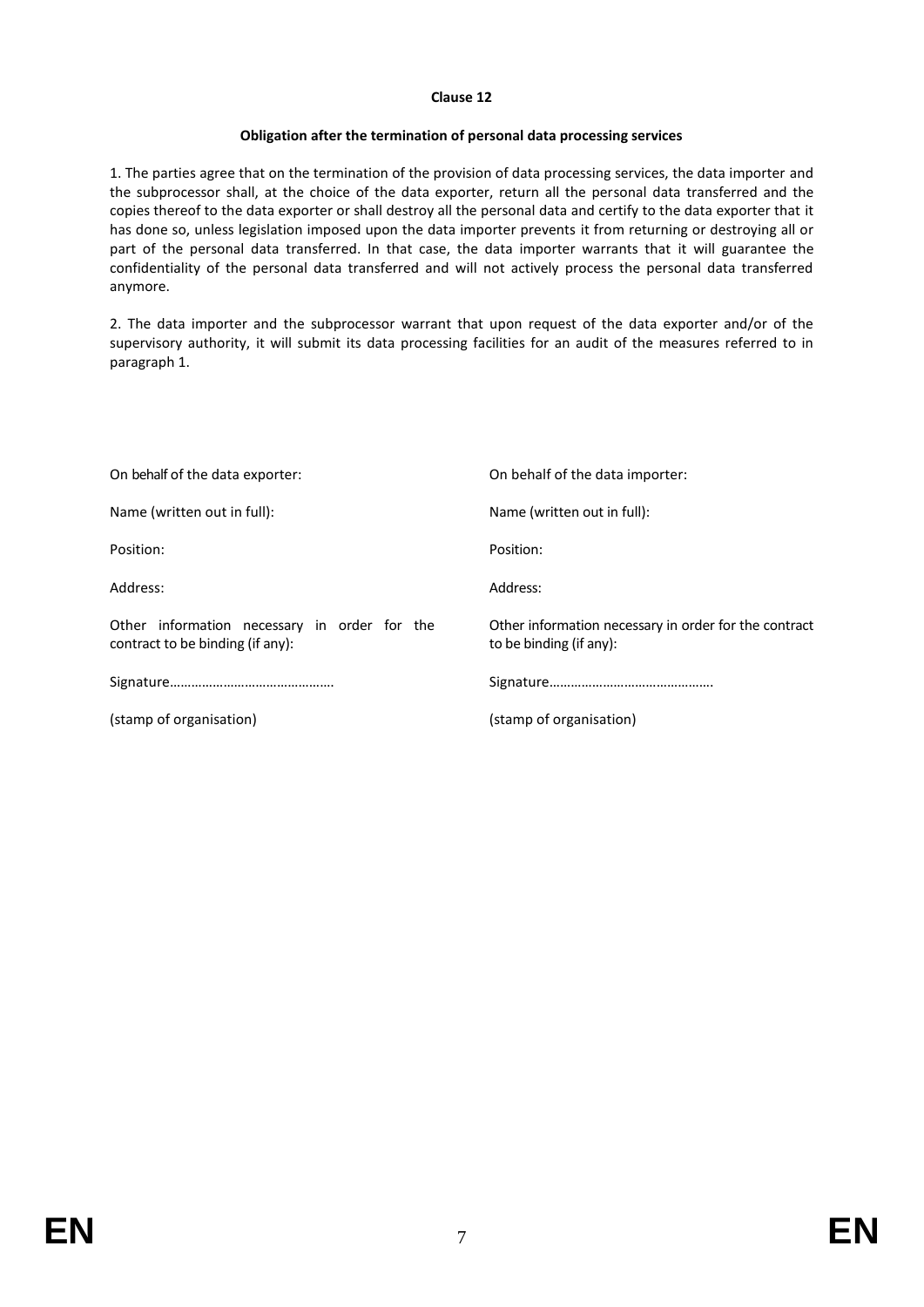## **APPENDIX 1 TO THE STANDARD CONTRACTUAL CLAUSES**

This Appendix forms part of the Clauses and must be completed and signed by the parties

The Member States may complete or specify, according to their national procedures, any additional necessary information to be contained in this Appendix

### **Data exporter**

The data exporter is (please specify briefly your activities relevant to the transfer): a subscriber of DMR product.

## **Data importer**

The data importer is (please specify briefly activities relevant to the transfer): provides support activities for DMR product.

## **Data subjects**

The personal data transferred concern the following categories of data subjects (please specify): Customer employees, contractors, agents, consultants, vendors and Clients.

## **Categories of data**

The personal data transferred concern the following categories of data (please specify): all personal data provided by Customer and processed by Exela in the course of providing the DMR service. The personal data processed may concern, but not limited to the following categories of data: identification data, financial data, employment data.

## **Special categories of data (if appropriate)**

The personal data transferred concern the following special categories of data (please specify): The personal data processed will not include sensitive personal data including information about racial or ethnic origin, political opinions, religious or philosophical beliefs, trade union membership, sex life, government issued identification numbers, credit card details, health or medical records and criminal records. To the extent Customer elects to upload special categories of data, Customer does so at its own risk.

# **Processing operations**

The personal data transferred will be subject to the following basic processing activities (please specify): the personal data may be subject to the following activities but not limited to: Keying / data-entry, scanning, archiving, structuring, collecting, adaptation or alteration, erasure or destruction, transferring.